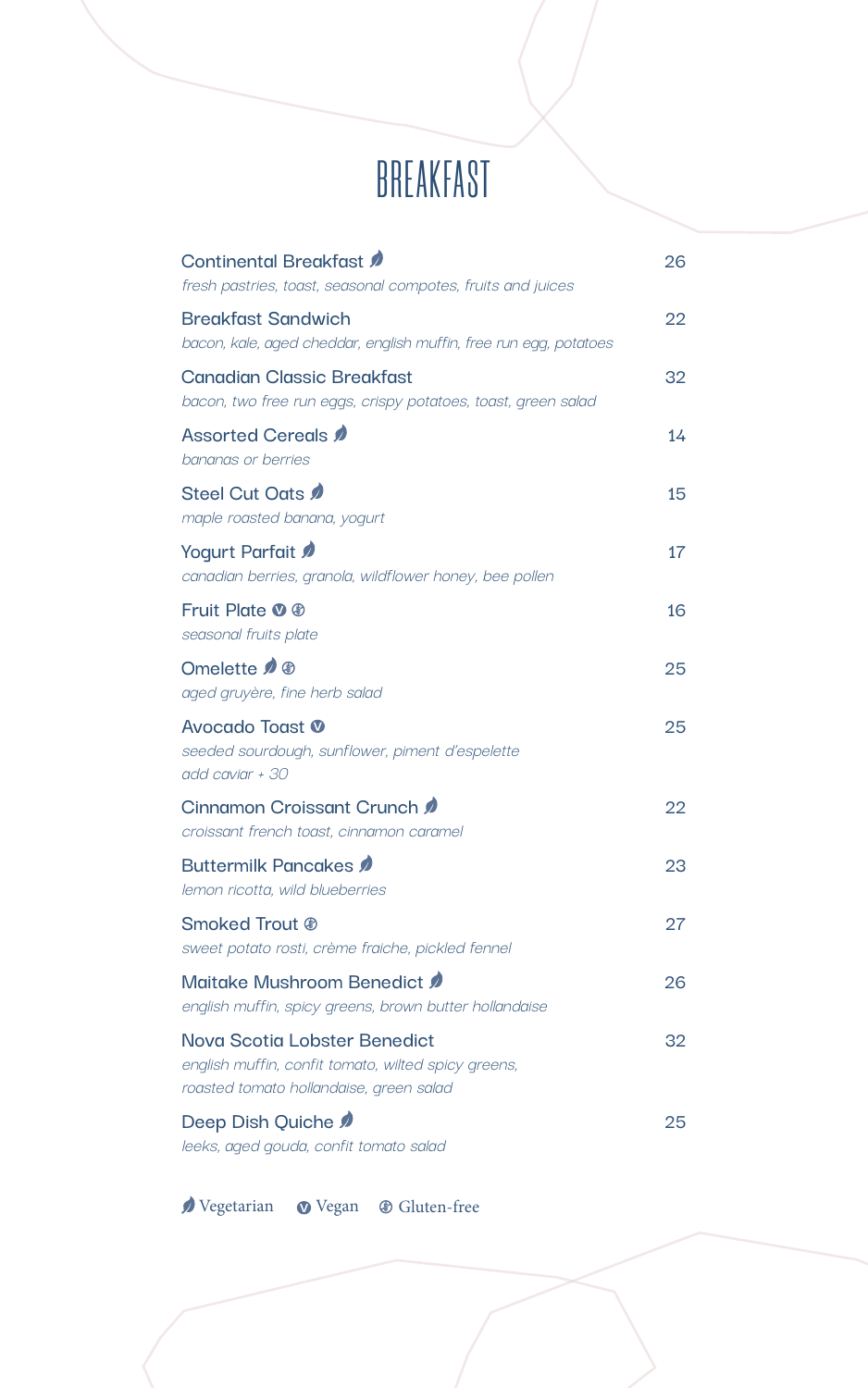### *SIDES*

| Croissants<br>choice of: classic or chocolate             | 9  |
|-----------------------------------------------------------|----|
| Danish<br>choice of: cream cheese, raspberry, or apricot  | 9  |
| Muffin<br>choice of: apple cinnamon, banana, or blueberry | 9  |
| <b>Thick Cut Bacon</b>                                    | 9  |
| Avocado                                                   | 9  |
| <b>Smoked Trout</b>                                       | 9  |
| <b>Crispy Breakfast Potatoes</b>                          | 9  |
| <b>Confit Tomato</b>                                      | 9  |
| Caviar                                                    | 30 |

### *SMOOTHIES* **<sup>12</sup>**

#### **Morning Glory**

strawberry, raspberry, banana, clementine, pineapple, hemp seeds, pea protein

### **Green Machine**

spinach, kale, orange, pinneaple, banana, parsley, spirulina, hemp seeds, pea protein

### **Blueberry Bliss**

blueberry, blackberry, banana, apple, hemp seeds, pea protein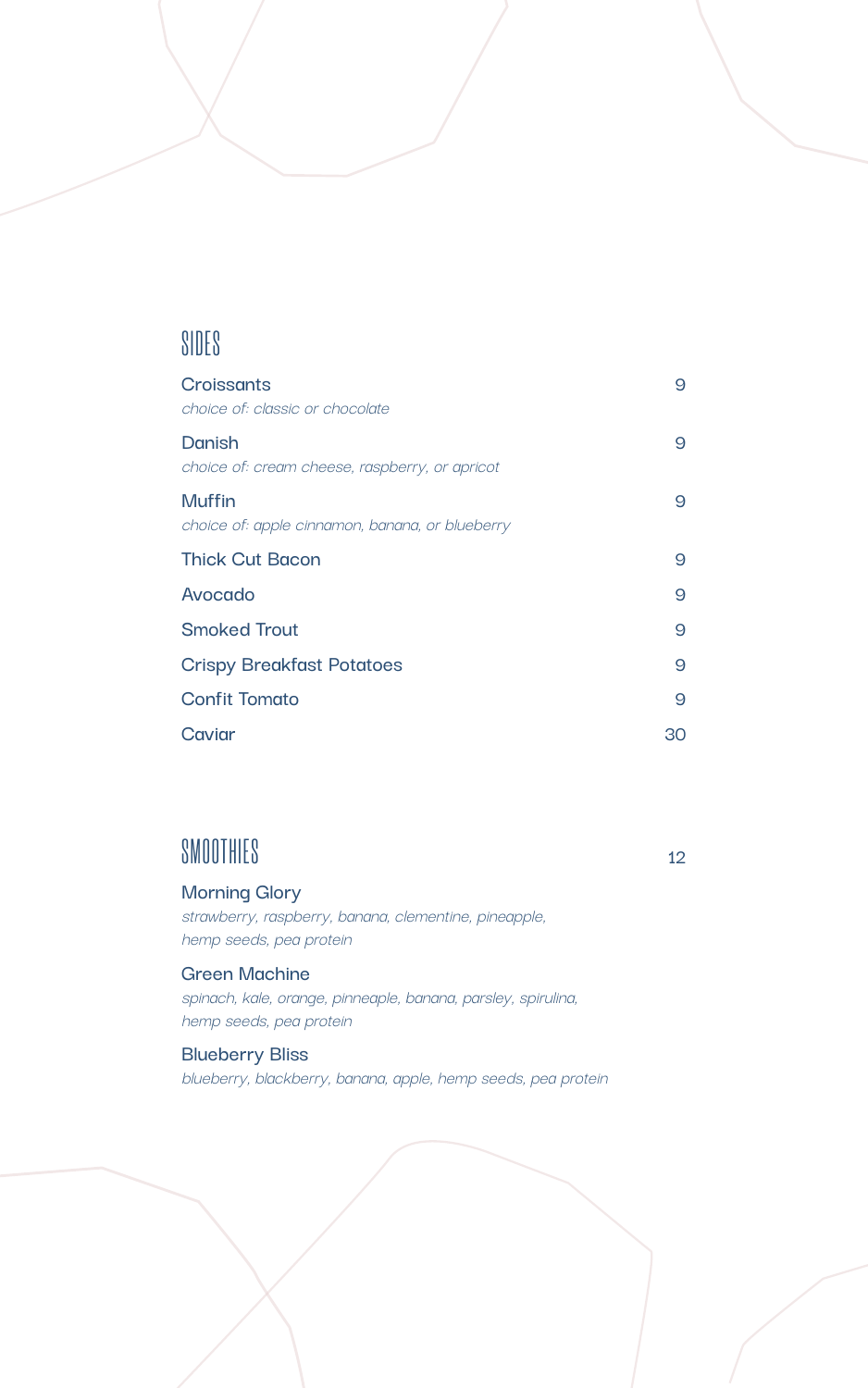# *DRINKS*

| FRESH JUICE                                               | 8               |
|-----------------------------------------------------------|-----------------|
| Orange Juice                                              |                 |
| <b>Grapefruit Juice</b>                                   |                 |
| <b>COLD PRESSED JUICE</b>                                 | 12 <sup>2</sup> |
| <b>Citrus Sunrise</b><br>grapefruit, orange, ginger       |                 |
| <b>Raspberry Kiss</b><br>apple, strawberry, raspberry     |                 |
| <b>Canadian Lemonade</b><br>cranberry, maple syrup, lemon |                 |
| PROBIOTIC SODAS                                           | $\overline{7}$  |
| Goldenrod<br>ginger, lemon                                |                 |
| <b>Sweet Fern</b><br>orange, clementine                   |                 |
| WATER                                                     |                 |
| Acqua Panna 750 ml                                        | 8               |
| San Pellegrino 500 ml                                     | 8               |
| Perrier 330 ml                                            | 7               |